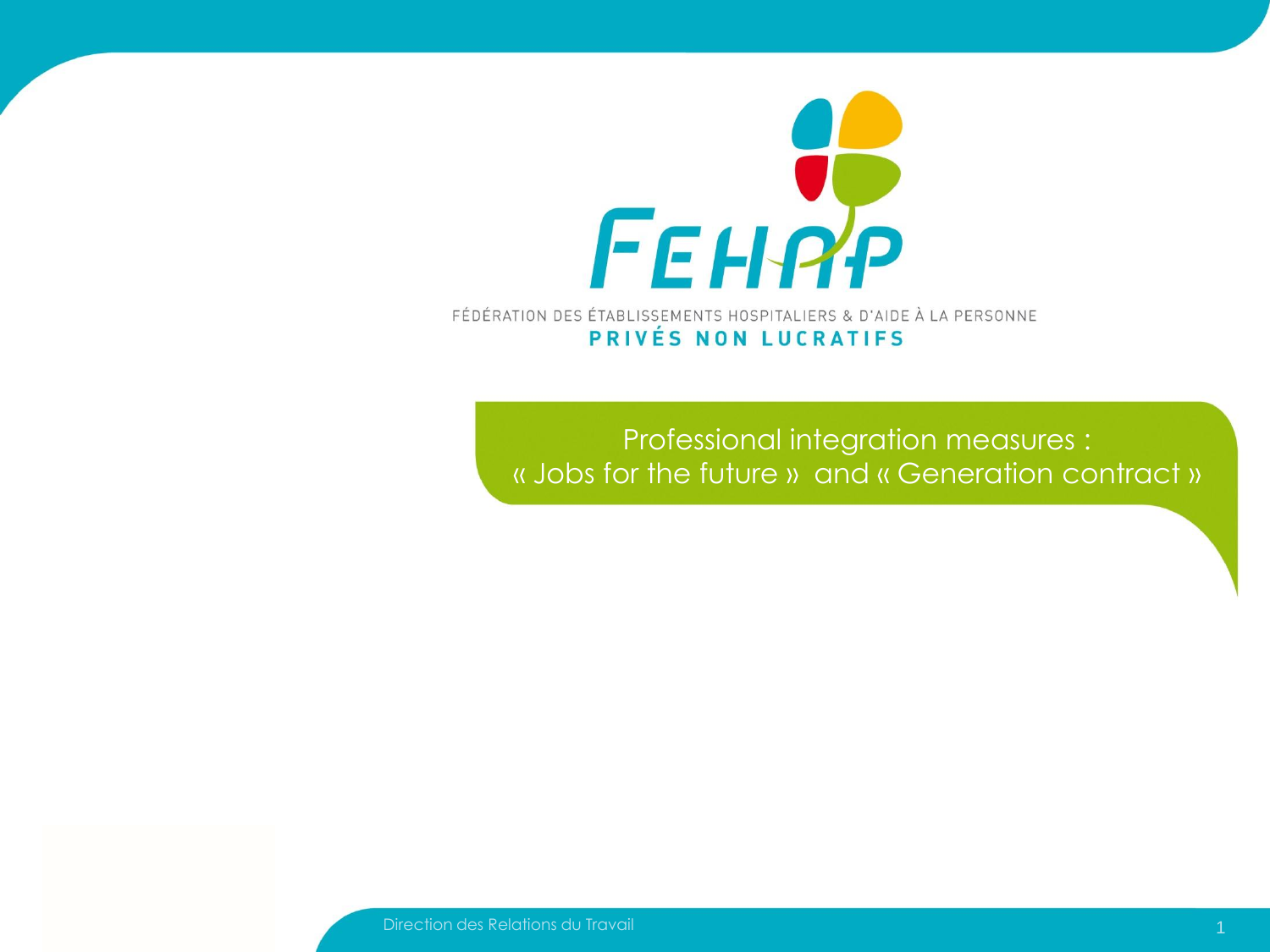## I. Jobs for the future – « Emplois d'avenir »

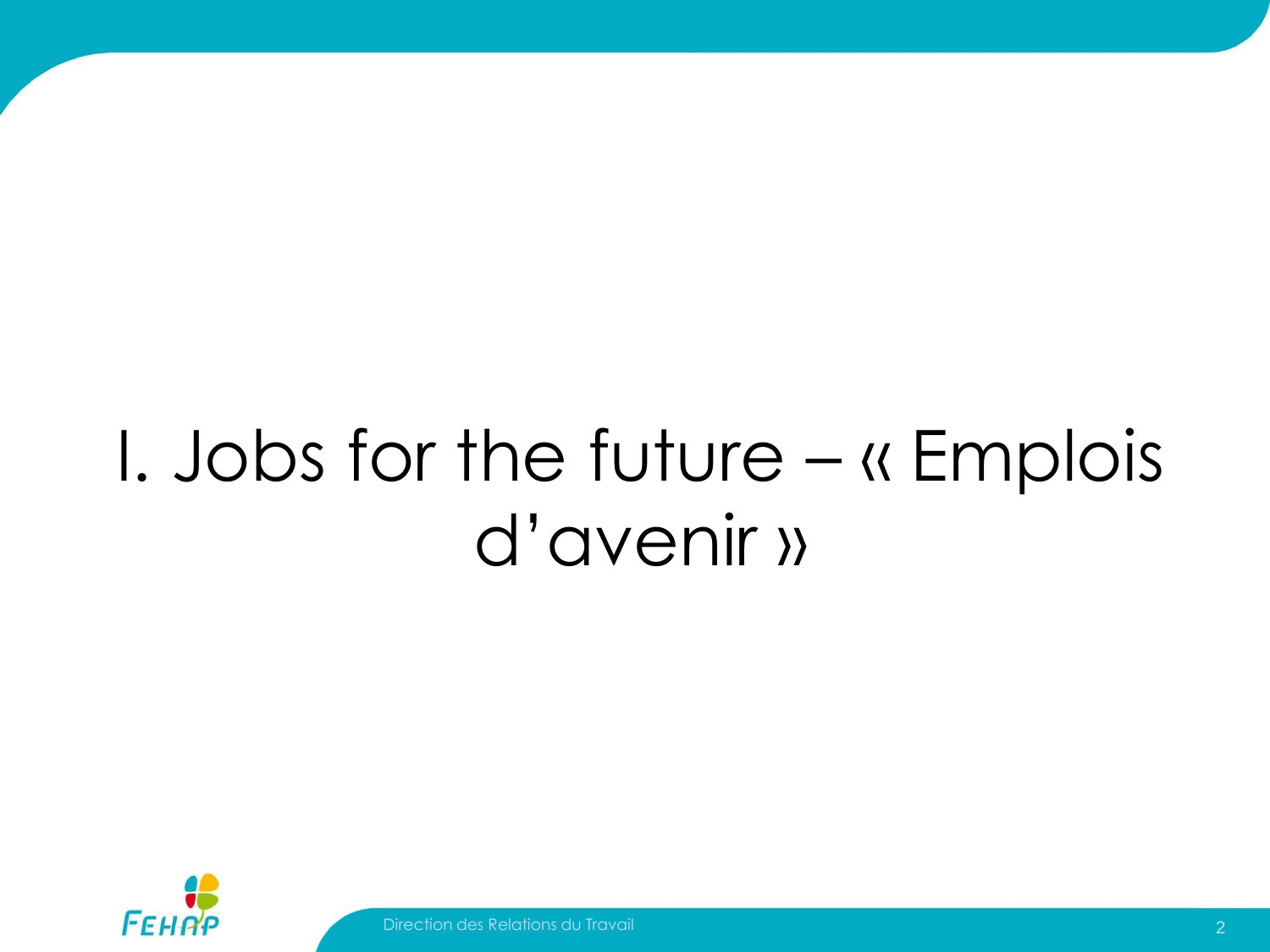## Measure created by the Law of 26 October 2012

- Objectives of the « Emplois d'avenir » scheme:
	- **•** Facilitate professional integration
	- **•** Facilitate access to qualification

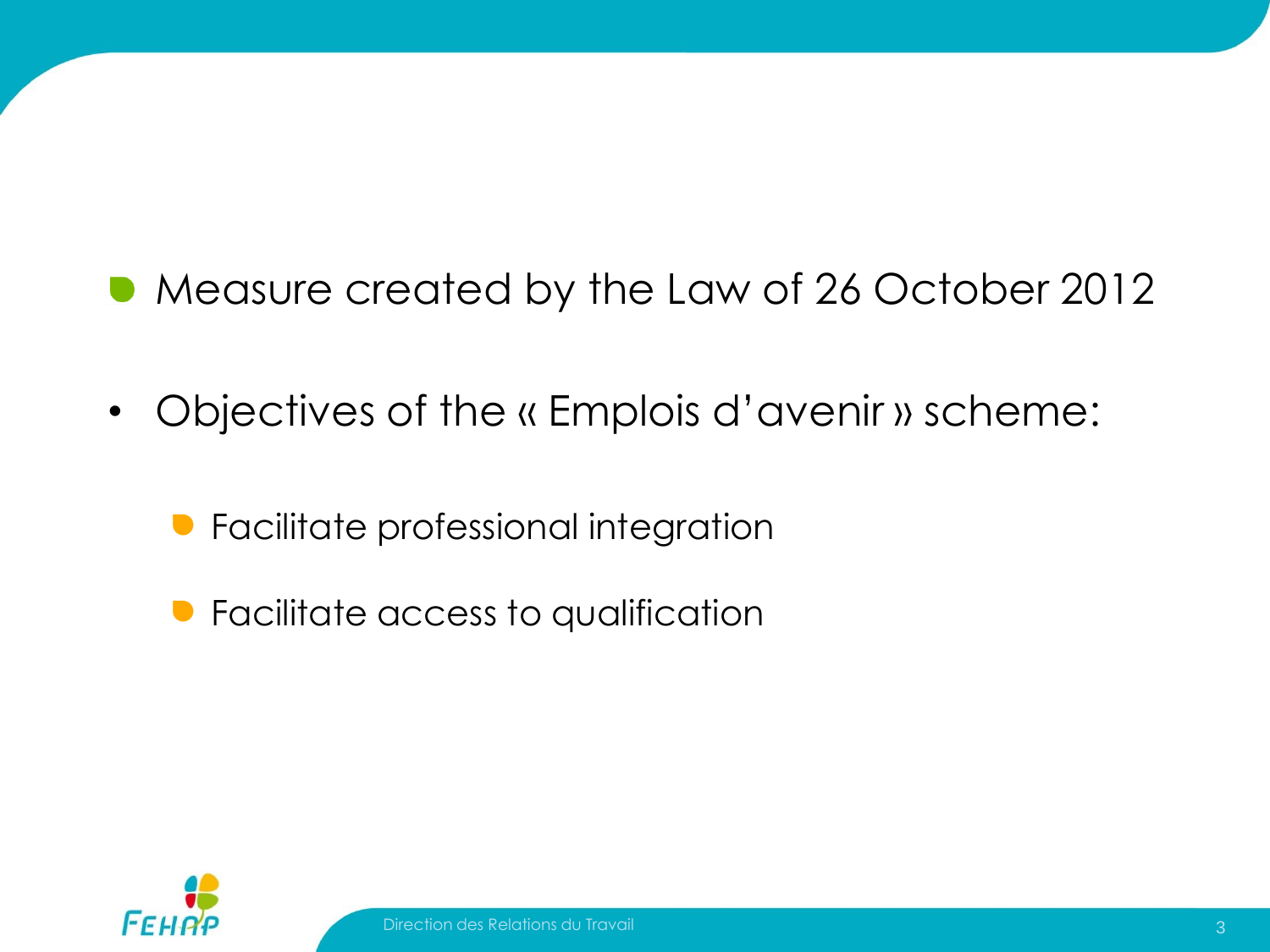**Target audience** 

**• Age condition** Unemployed young people aged 16-25 ● Young people under 30 if disabled workers

#### Qualification level

- Baccalauréat (Upper secondary level) maximum
- Bachelor level maximum in disadvantaged urban and rural areas and overseas territories

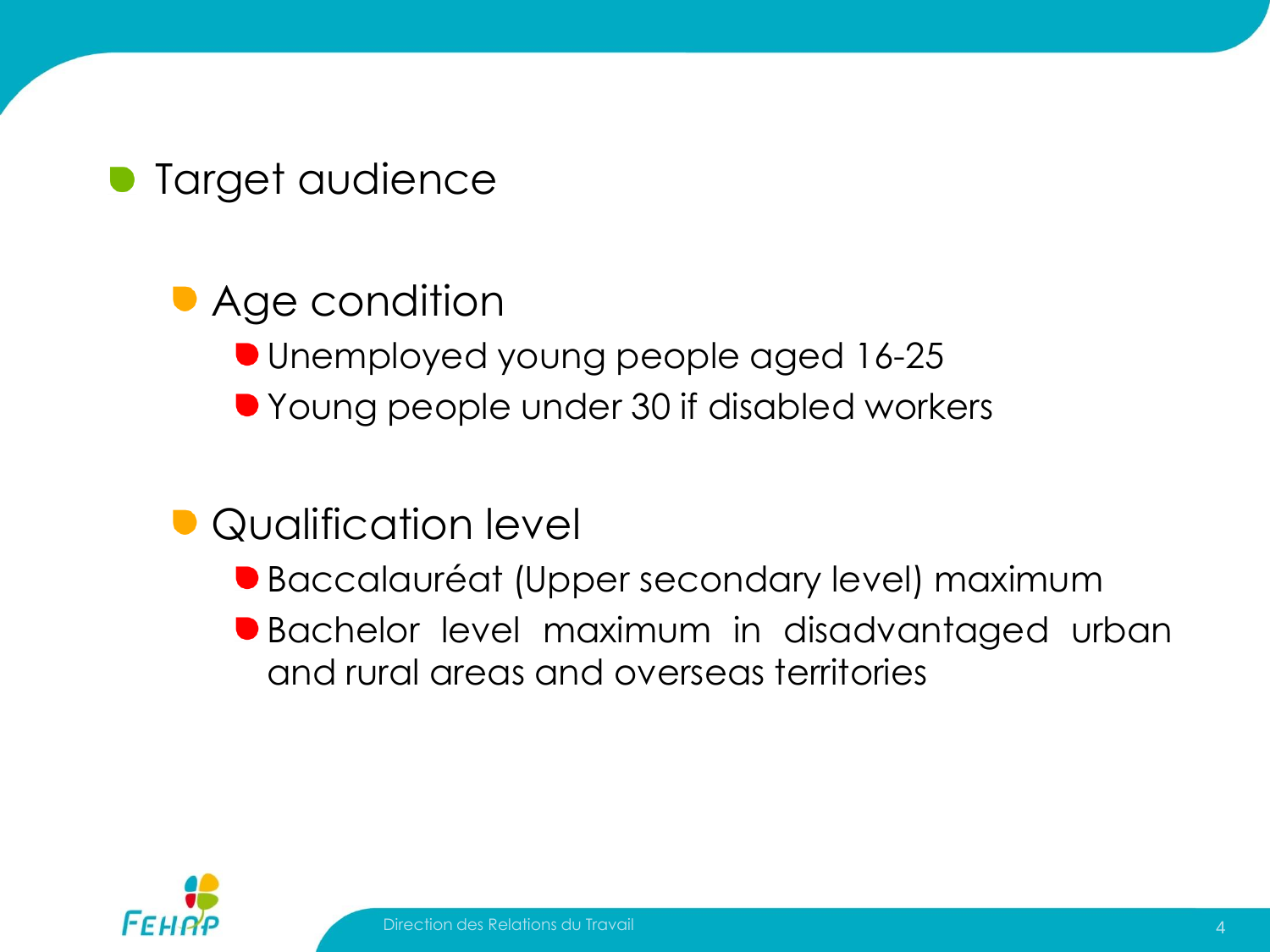- **•** Signing of a framework agreement between the State and UNIFED (professionnal branch of the health, medico-social and social sector which FEHAP is part of)
- **Commitment from FEHAP through the signing of** an agreement FEHAP/State on 9 September 2013
	- **•** Will of FEHAP to be involved in this measure to develop « emplois d'avenir » to ensure solidarity and meet the identified needs of the sector

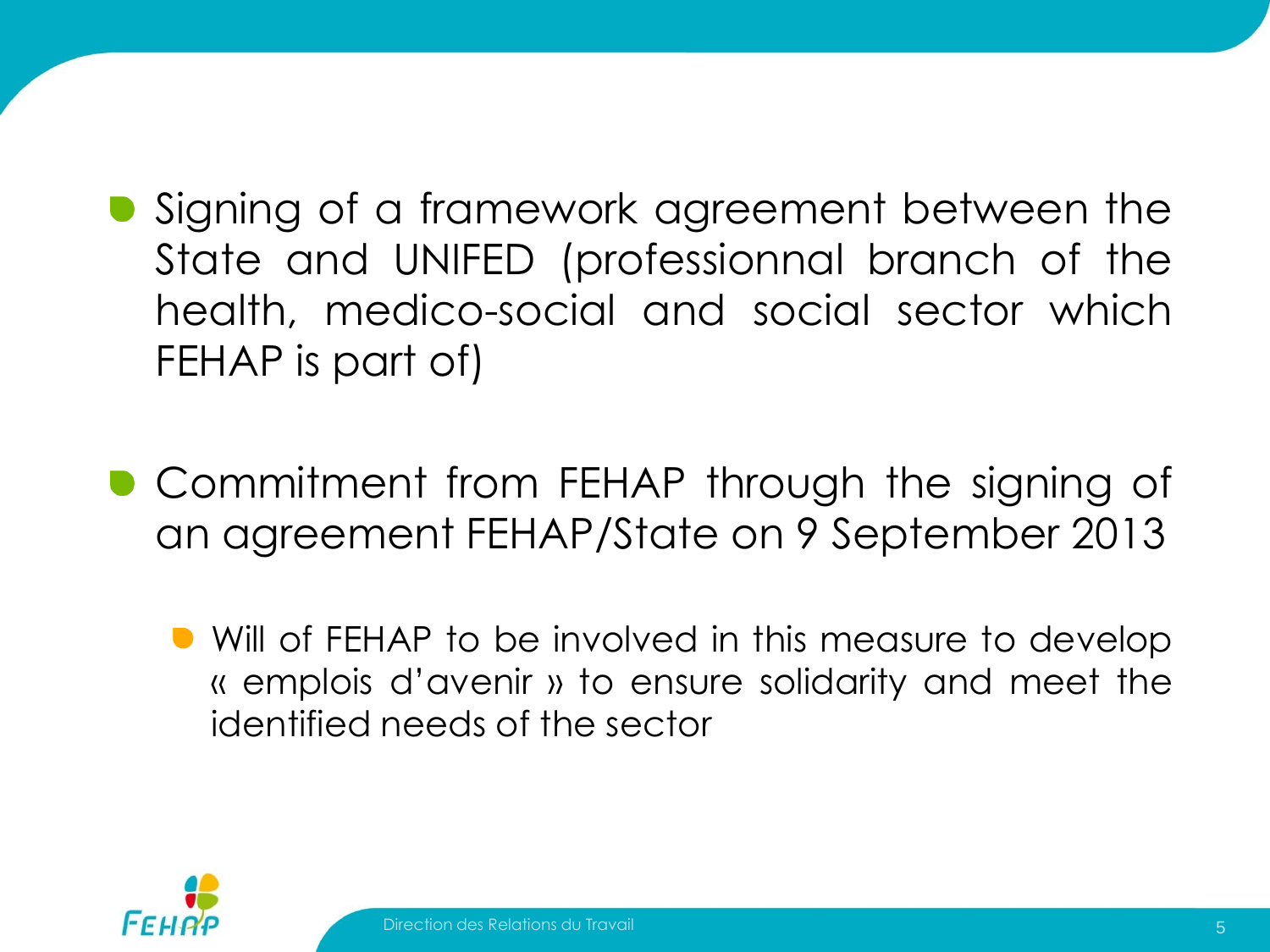#### **• FEHAP's commitments**

- **P** Promote « emplois d'avenir » to its members
- Recruit 1 500 young people for the years 2013 and 2014

#### **State's commitment**

- Mobilise the public employment service for the « tracking » of young people
- Mobilise all partners to promote diversified and appropriate training
- **Dedicate 1.3 million to finance training for young** people

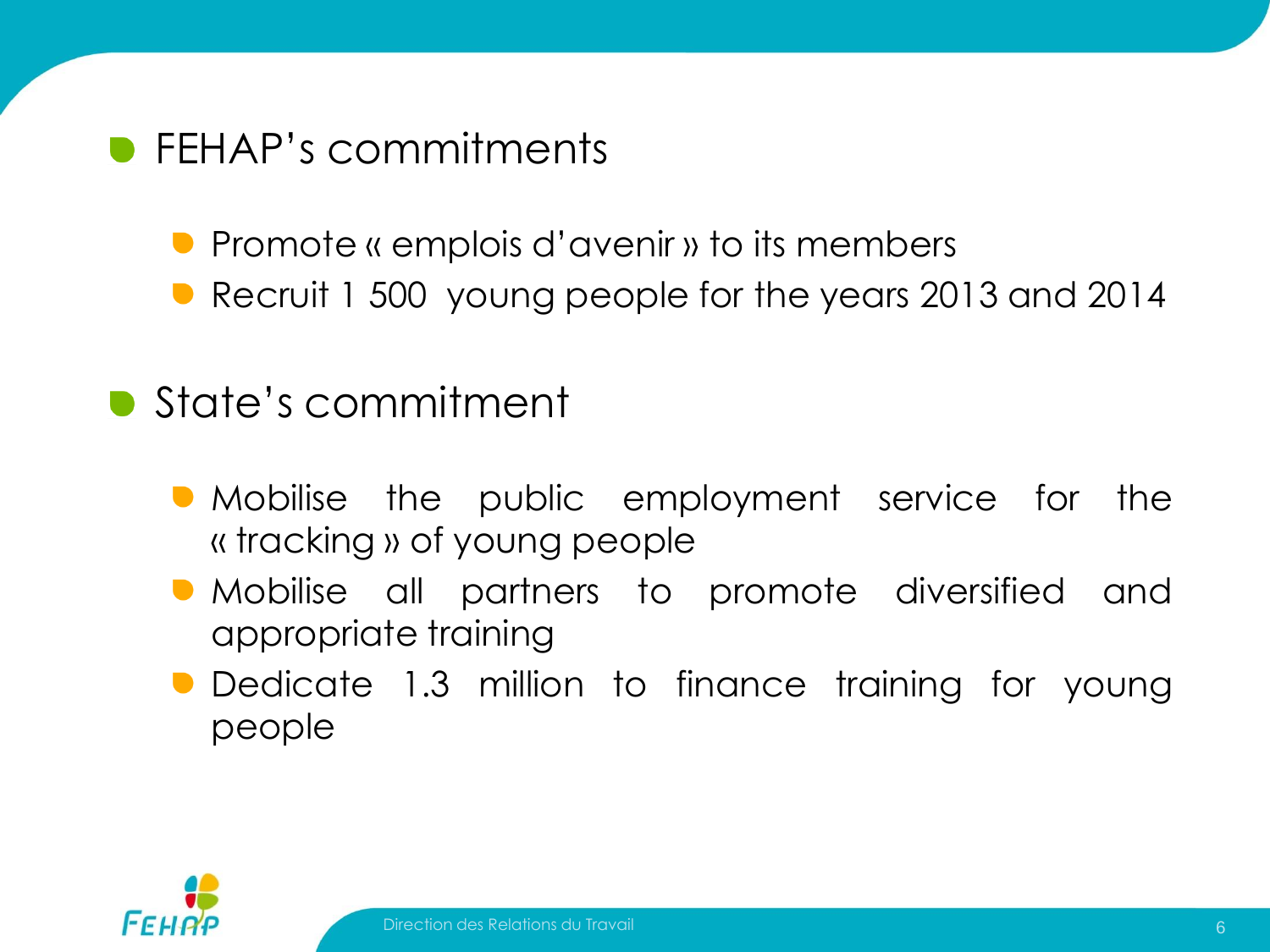Training of young people aims to enable them to access in particular to jobs referred to in the FEHAP/State agreement

- Healthcare employee, hospital employee;
- Reception officer, reception, registration and patient support;
- General service officer, logistical support;
- Mediation officer, inclusion worker;
- Early childhood employee, family assistant;
- Hotel assistant, assistant cook;
- Administrative officer;
- Care assistant, medical-psychological assistant;
- Ambulance driver;  $\blacksquare$
- Homecare assistant, socio-educational assistant, monitor, educator;
- Night watchman;
- Expert for social and family intervention …

This job list is not exhaustive

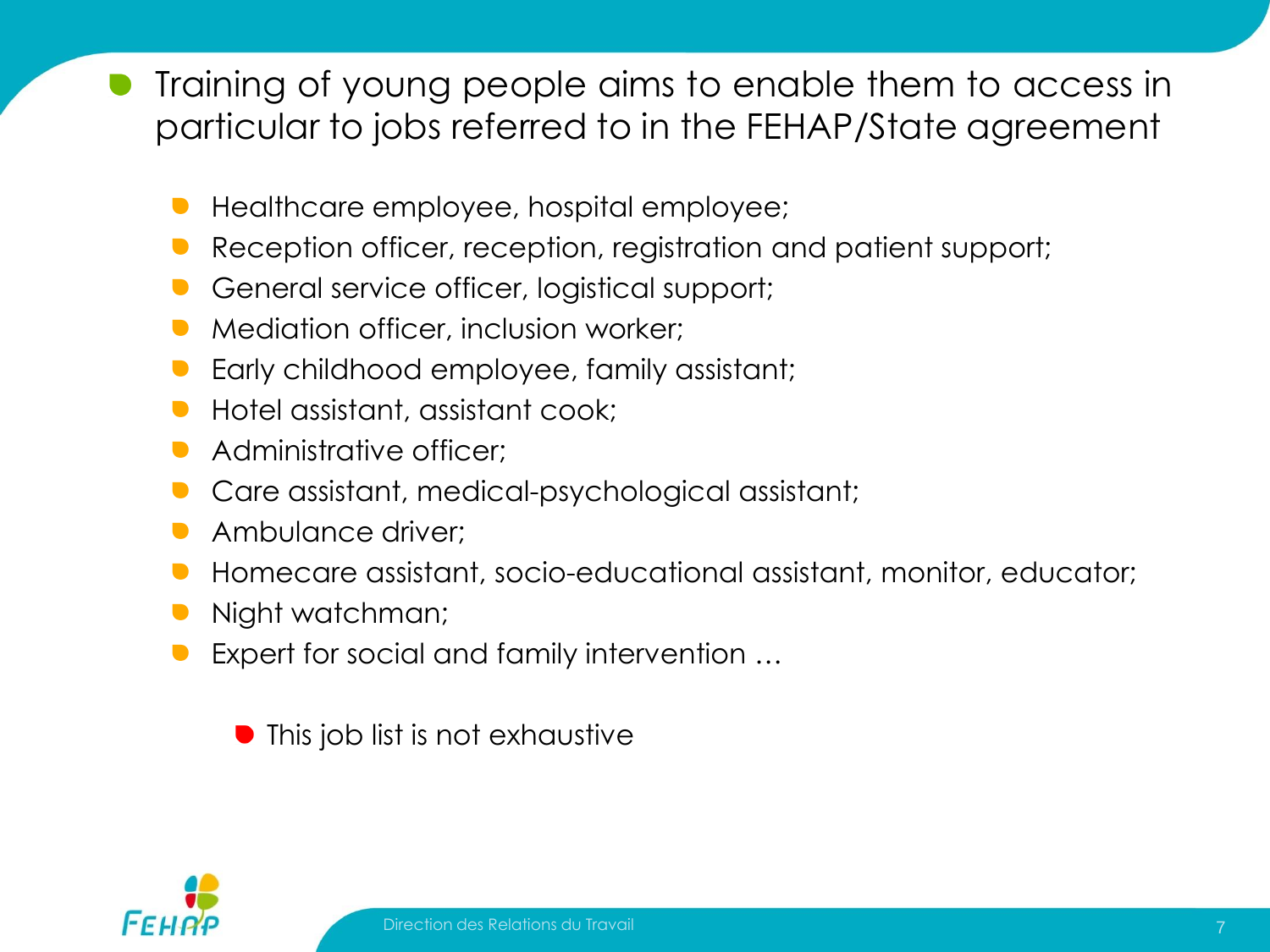#### Financial assistance for employment

- 75% of the young person wage (SMIC) is supported by the State
- Special assistance OETH (Obligation to employ disabled workers) up to 15% of the young disabled person wage
- **•** Some regional health agencies and local communities support the remaining expenditure to be paid by the employer

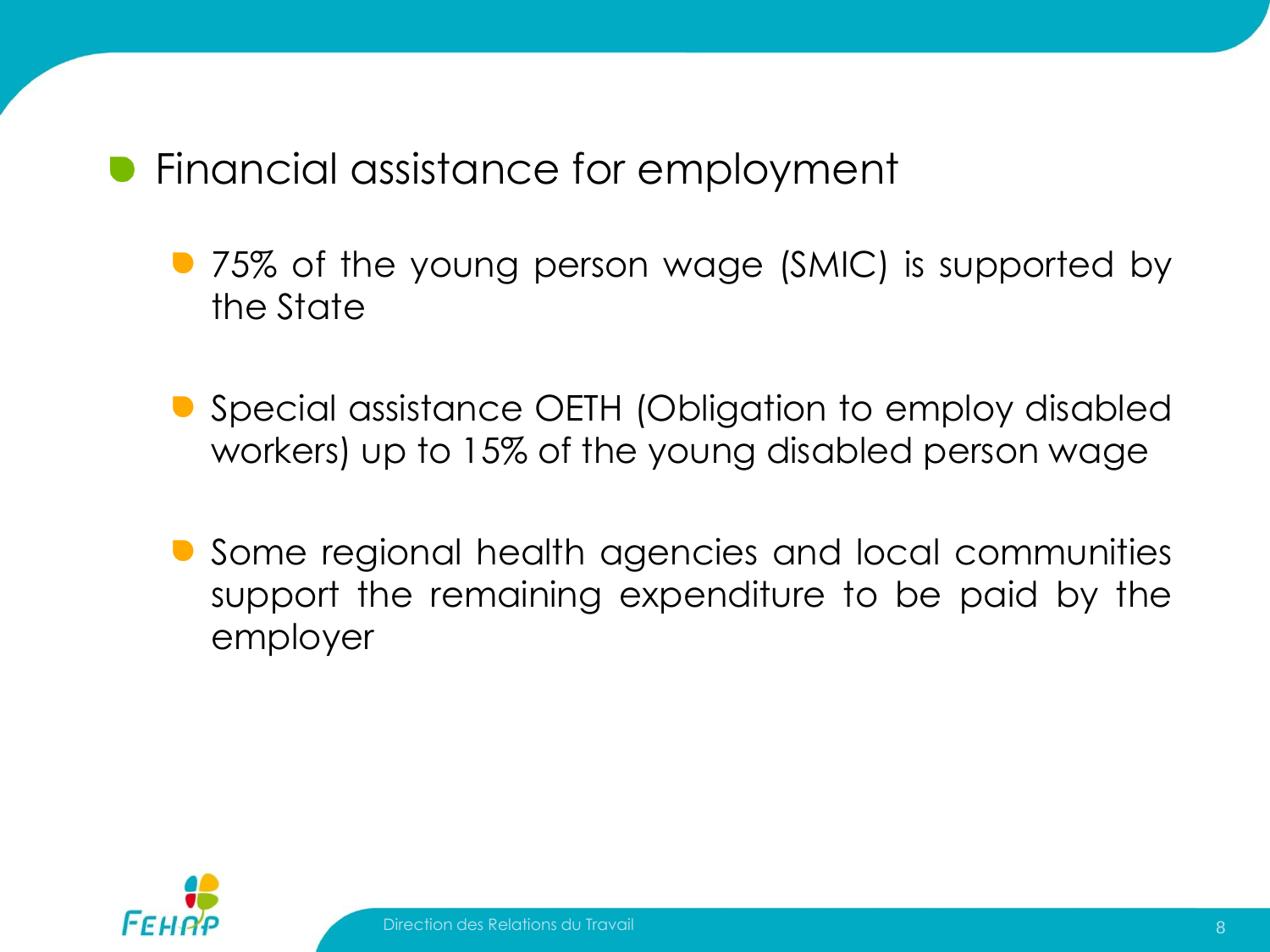- **•** Financial assistance for training
	- UNIFAF financing (joint paritarian institution/fundcollecting body recognised by the State for the branch which includes FEHAP)
	- Special assistance OETH up to  $\epsilon$  3,000 per year per young person up to a maximum of  $\epsilon$  9,000
	- Possible involvement of some regions

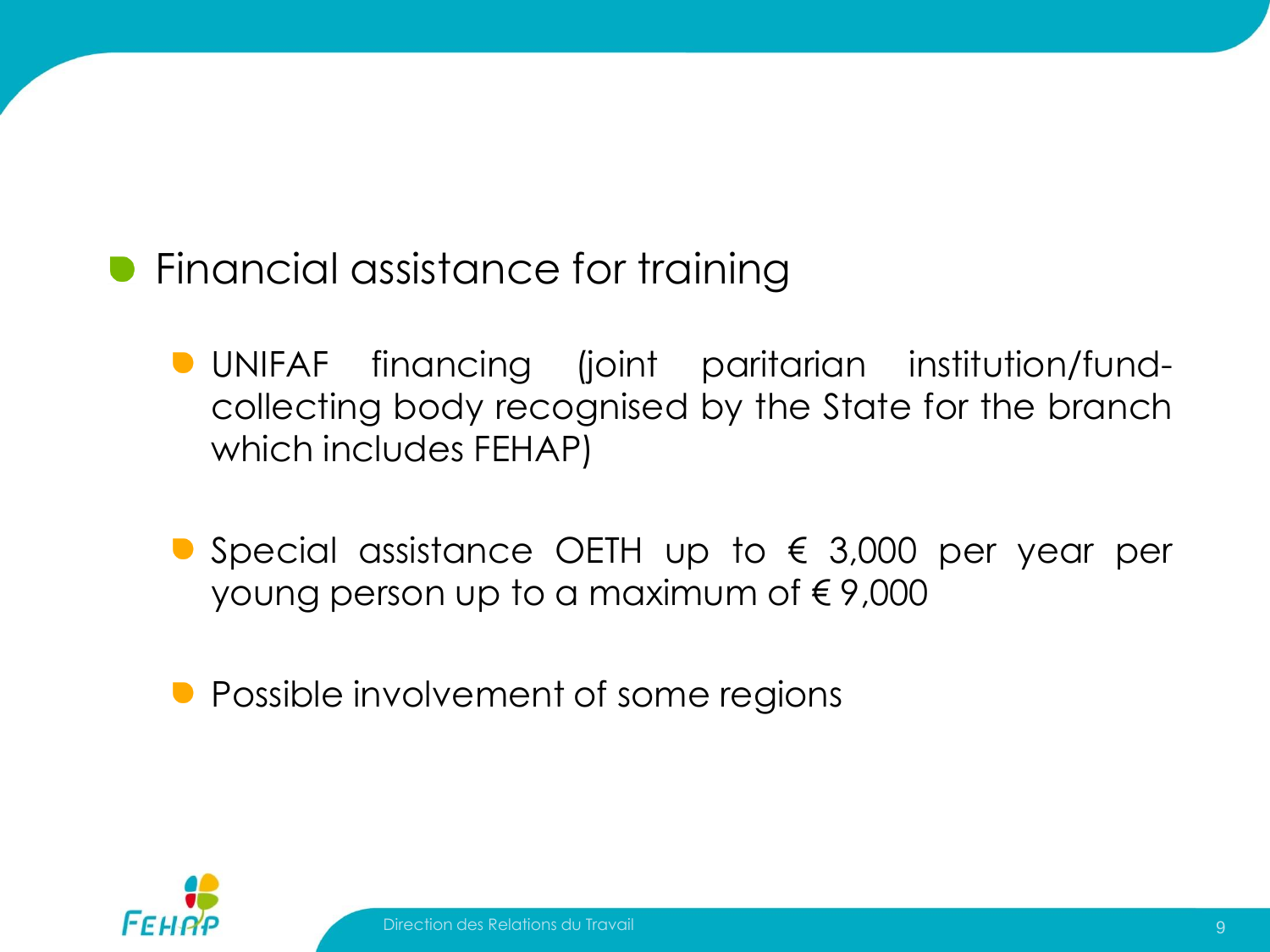# II. Generation contract – « Contrat de génération »

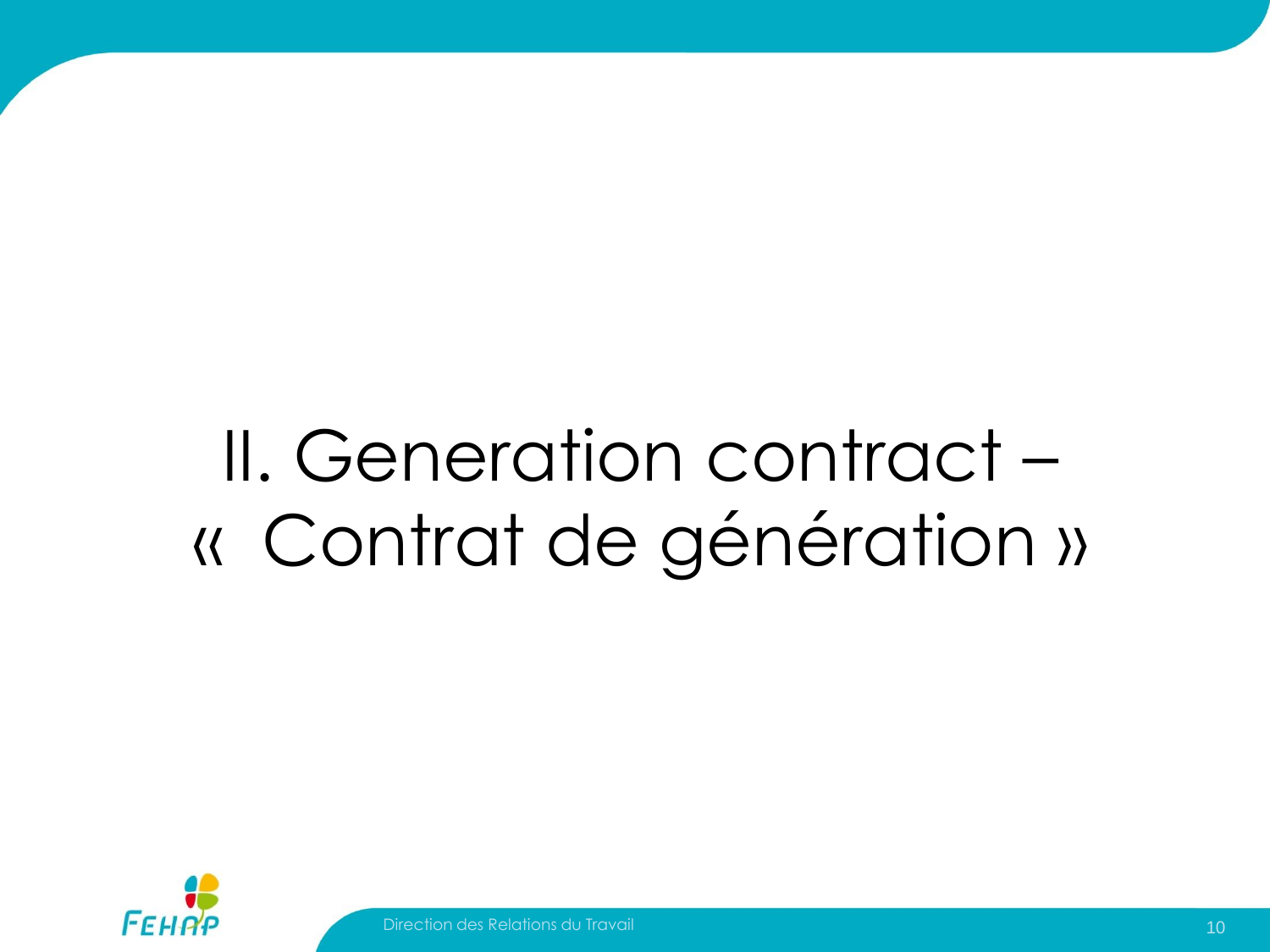## **• Measure created by the Law of 1st March 2013**

## **Objectives**

- **Employ young people in permanent contract**
- Job retention/Recruitment of senior  $\bullet$
- **•** Transfer of skills and know-how

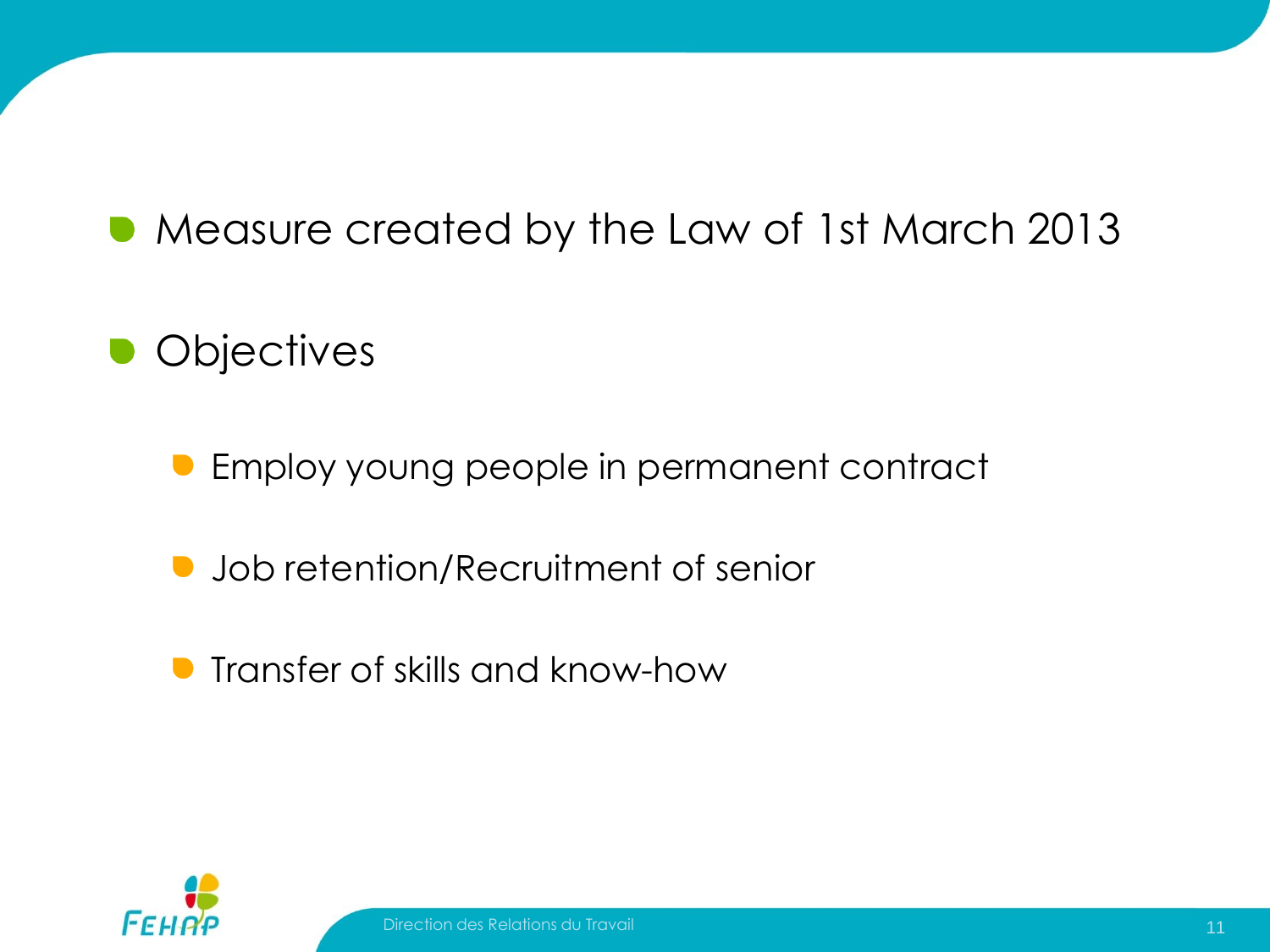Target employers

**• All private employers** 

Target audience

Young people under 26 (30 if disabled worker)

Senior aged 57 or over (55 if disabled worker or if newly hired)

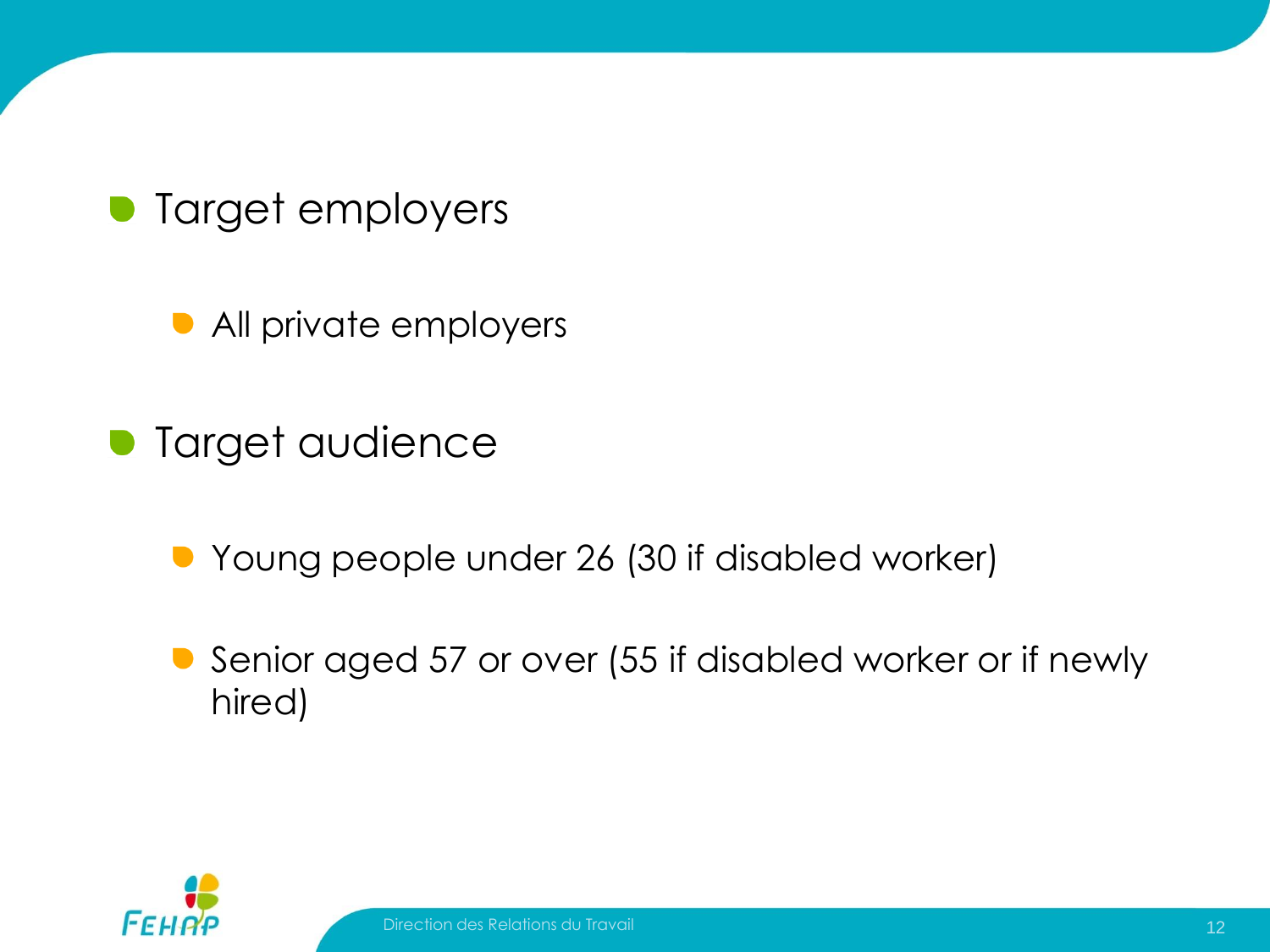**•** Financial assistance from the State (companies of less than 300 employees)

- **€ 4,000/ year during 3 years** in case of permanent hiring of a young person and retention of a senior
- **€ 8,000/ year during 3 years** in case of permanent hiring of a young person and recruitment of a senior
- Companies with 50 to 300 employees
	- Obligation to be covered by a branch agreement/company agreement/action plan before 31 March 2015, if not: financial penalties
		- UNIFED negotiations on generational contract